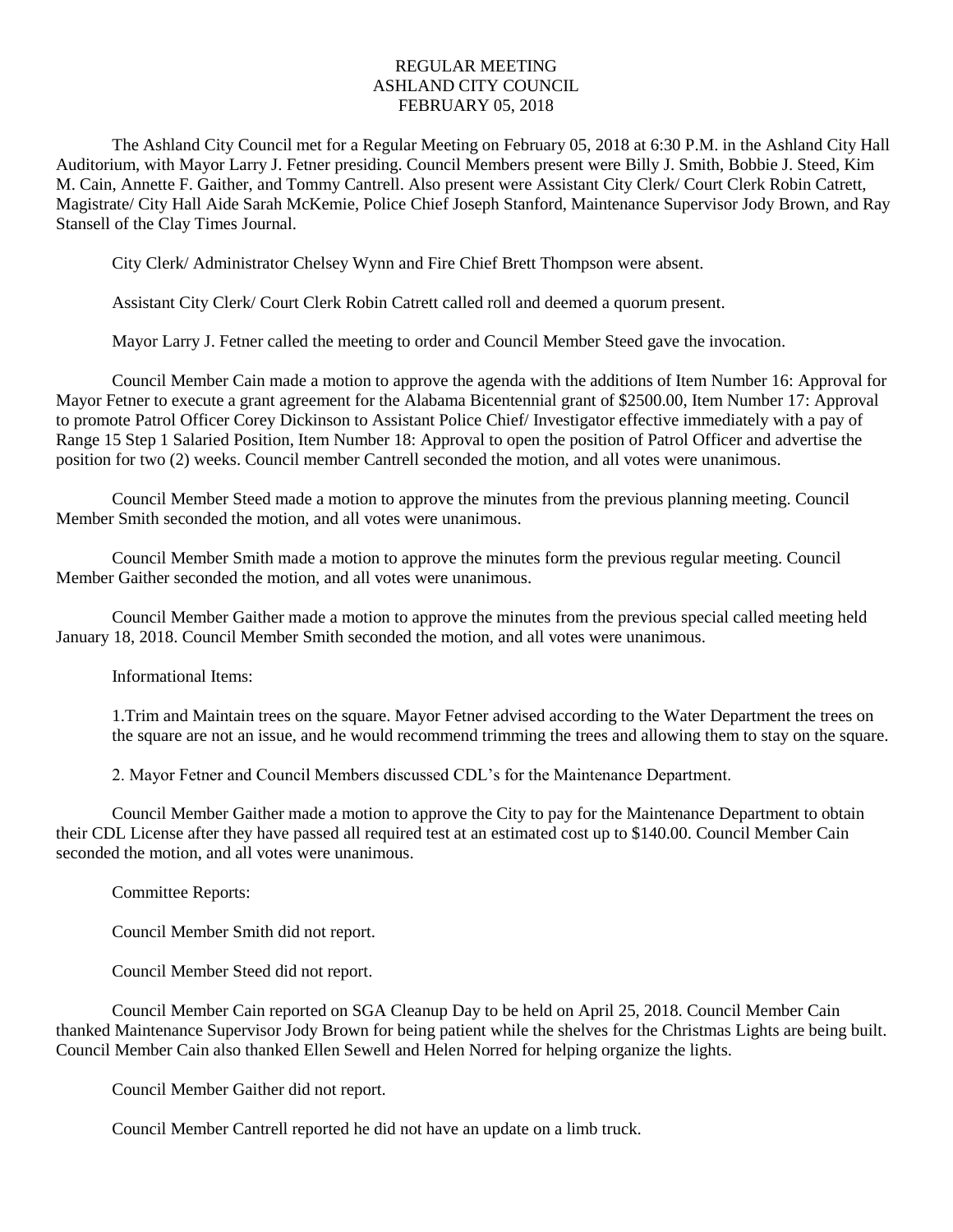Police Chief Stanford reported on the renovations for Ashland Police Department. Police Chief Stanford advised he would like to look into the possibility of getting a patrol unit this year to replace one of the Dodge Chargers, and he has also been researching dividers for K9 Officer Boyd.

Maintenance Supervisor Jody Brown reported the Maintenance department has been helping with the Police Department and they have been getting the lawn mowers ready for grass cutting season.

New Business:

Council Member Gaither moved to approve the bills received since the last meeting in the amount of \$34,493.53. Council Member Cantrell seconded the motion, and all votes were unanimous.

Council Member Cain made a motion approving the city to pay Alabama Law Enforcement Agency (ALEA) \$1650.00 for SNAP Entry Workstation & LETS Access for the period of October 01, 2017 – December 31, 2017. Council Member Gaither seconded the motion, and all votes were unanimous.

Council Member Smith made a motion approving the city to pay SEMS Fire Protection \$418.00 for ladder testing for the Fire Department. Council Member Steed seconded the motion, and all votes were unanimous.

Council Member Cantrell made a motion approving the city to pay Southern Software, Inc. \$624.00 for renewal support fee for the Police Department. Council Member Gaither seconded the motion, and all votes were unanimous.

Council Member Smith made a motion approving the city to pay East Alabama Regional Planning & Development Commission \$306.00 for 2<sup>nd</sup> Quarter Membership dues. Council Member Cantrell seconded the motion, and all votes were unanimous.

Council Member Smith made a motion approving to declare 2004 Chevrolet Tahoe surplus and donate it to the Ashland Water and Sewer Board. Council Member Cain seconded the motion, and all votes were unanimous.

Council Member Gaither made a motion approving the city to pay Mark's Cleaning Service \$300.00 to clean all carpet at Ashland City Hall. Council Member Cain seconded the motion, and all votes were unanimous.

Council Member Gaither made a motion approving to renew Contract with the Clay County Chamber of Commerce in the amount of \$5400.00. Council Member Cain seconded the motion, and all votes were unanimous.

Council Member Cantrell made a motion approving to declare safe door from basement (New Police Department) as surplus. Council Member Gaither seconded the motion, and all votes were unanimous.

Council Member Cain made a motion approving the purchase of eight (8) Crosswalk Signs for the Square from Traffic Signs, Inc. at a total cost of \$333.44. Council Member Cantrell seconded the motion, and all votes were unanimous.

Council Member Gaither made a motion approving the purchase of eight (8) Engine Brake Signs from Traffic Signs, Inc. at a total cost of \$283.04. Council Member Smith seconded the motion, and all votes were unanimous.

Council Member Cantrell made a motion to renew contract with Clay County Health and Wellness Center for 2018 at a cost of \$2000.00. Council Member Cain seconded the motion, and all votes were unanimous.

Council Member Gaither made a motion to pay S.S. Nesbitt quarterly consulting fees of \$375.00. Council Member Cantrell seconded the motion, and all votes were unanimous.